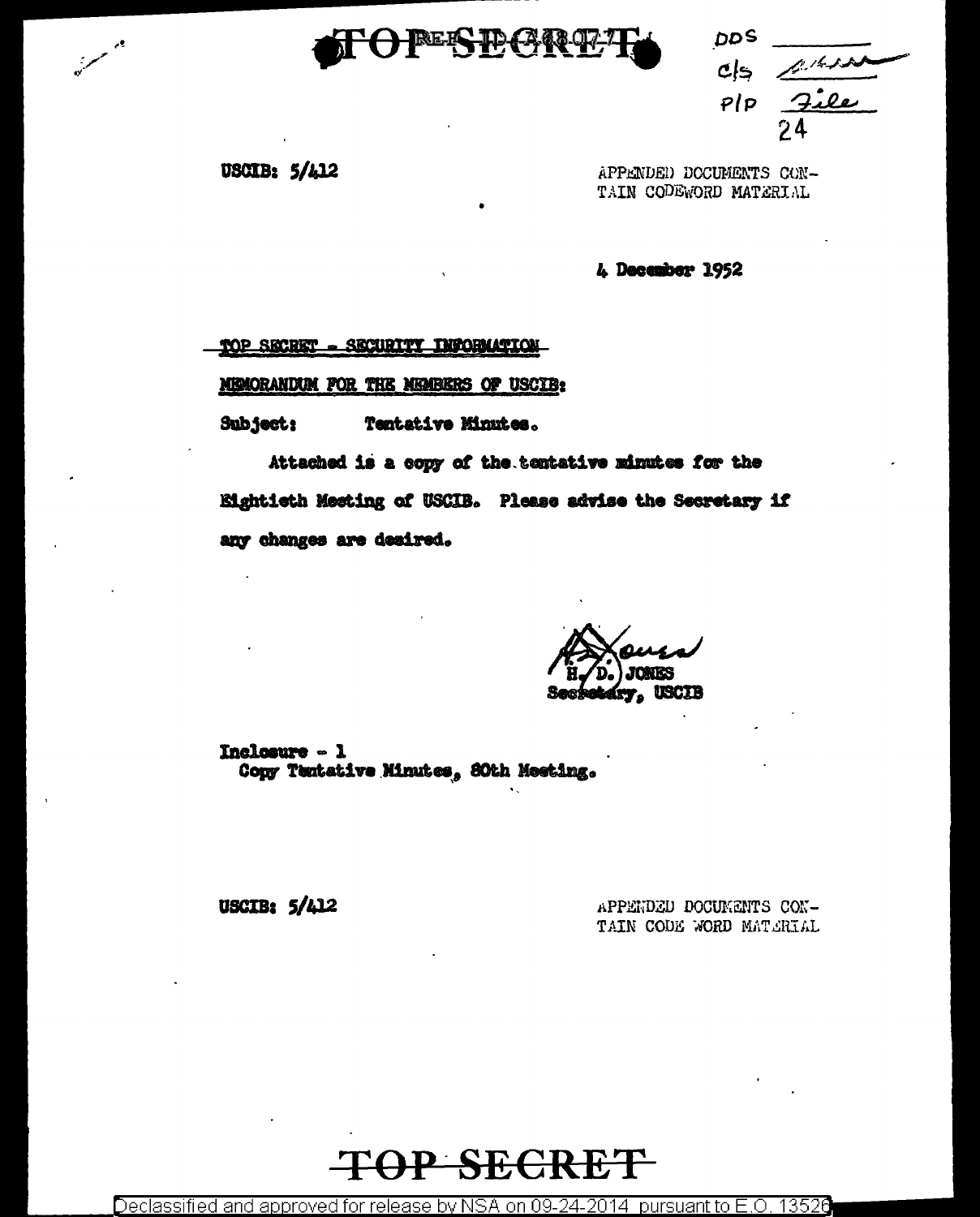This document the read only by those personnel officially indoctrinated in all since with com-<br>munication intelligence security regulations and authorized to receive the information reported herein.

## **EIGHTIETH MEETING**

## **QP THE**

## UNITED STATES COMMUNICATIONS INTELLIGENCE BOARD

#### PRISHER:

| <u>GTA:</u>         | Mr. Huntington D. Sheldon<br>(for General W. B. Smith<br>and Mr. L. E. Becker)              |
|---------------------|---------------------------------------------------------------------------------------------|
| <b>STATE:</b>       | Mr. W. Park Armstrong, Jr.<br>Mr. T. Achilles Polysoides                                    |
| ARMI':              | Major General R. C. Partridge<br>Colonel J. C. Arrowanith<br>(for Major General R. E. Duff) |
| <u>KAVZ :</u>       | <b>Rear Admiral R. F. Stout</b><br>Captain J. A. Morrison<br>(for Captain L. S. Howeth)     |
| <u>USAP:</u>        | Major General J. A. Samford<br>Colonel J. L. Weeks<br>(for Major General R. H. Lynn)        |
| <u>FBI</u> :        | Mr. S. D. Kllis<br>(for Mr. D. N. Ladd<br>and Mr. V. P. Keay)                               |
| <u>NSA:</u>         | Major General R. J. Canine, USA, Acting Chairman                                            |
| <b>SECRETARIAT:</b> | Mr. H. D. Jones<br>Mrs. D. O. Tucker                                                        |
| ALSO PRESENT:       |                                                                                             |
| <u>CLA:</u>         | Mr. Robert Amory, Jr.                                                                       |

Colonel D. W. Bernier ABMY: Lt. Colonel J. J. Butler Lt. Colonel G. C. Long It. Colonel John F. Twombly III Mr. J. F. O'Gara, Jr.

**NAVY:** Captain B. F. Roeder

 $COPY$   $\#$ 

ARMED FORCES SECURITY AGENCY FORM 781-C10SC TOP SECRET CANOE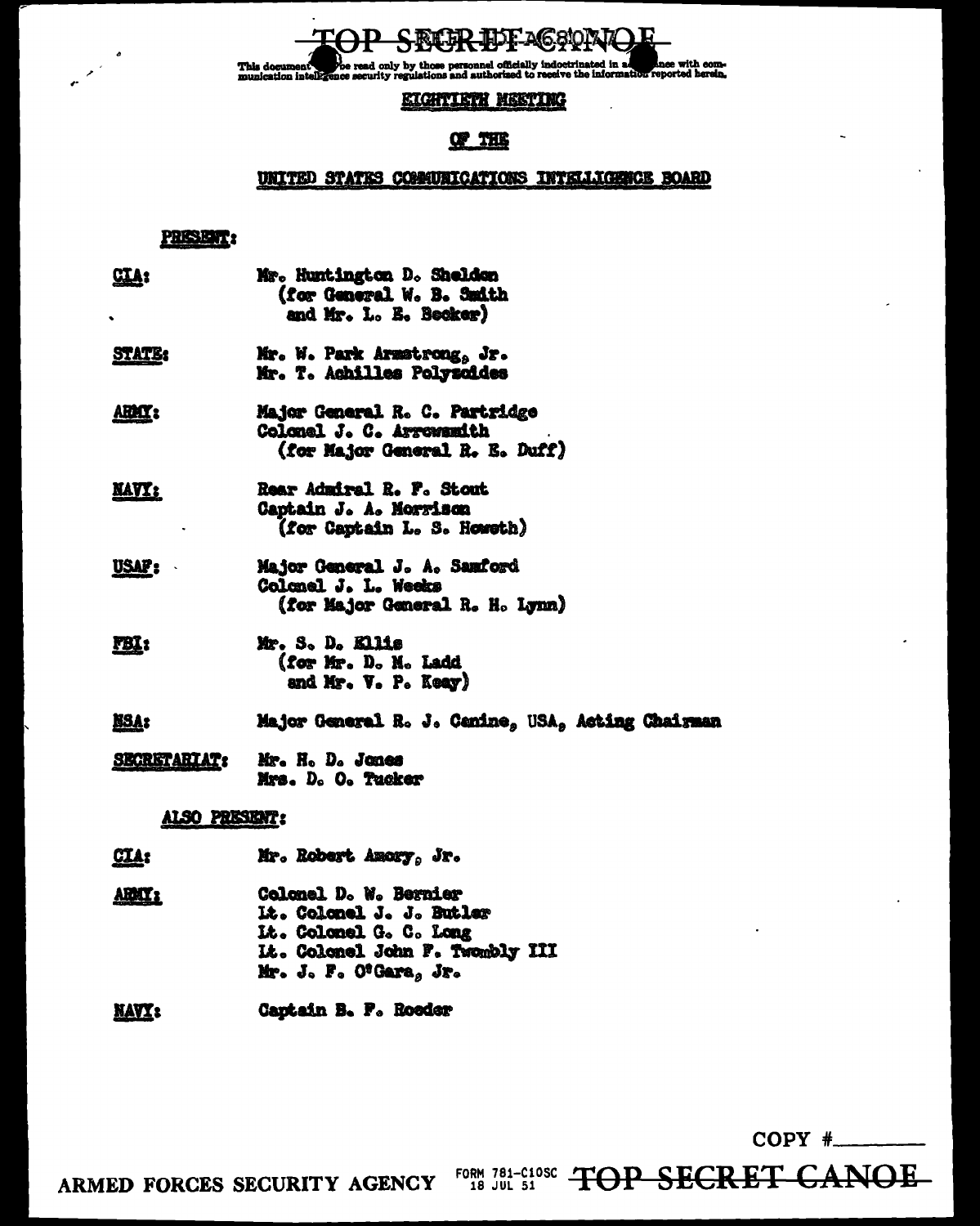**JUD PAIG810 747** ╊╊┽ This document the read only by those personnel officially indoctrinated in a local document one-<br>munication intelligence security regulations and authorized to receive the information reported herein.

**USAP**<sub>2</sub> Brig. General J. B. Ackerman Lt. Colonel C. M. Townsend Major H. J. Thompson Mr. T. A. Miller

Rear Admiral J. N. Wenger **NSA:** Colonel T. M. Hetherington Mr. W. F. Friedman Dr. L. W. Tordella

The Eightisth Mesting of the United States Communications Intelligence Board was held at  $1430$ , 26 November  $1952$ , in the Projection Room, Administration Building, Central Intelligence Agency, Washington, D.C.

#### INTRODUCTORY COMMENT

GENERAL CANINE informed the members that the Chairman, who could not be present at the meeting, had asked him to preside.

 $-2-$ 

 $COPY$  #

<del>CANOE</del>

ARMED FORCES SECURITY AGENCY

FORM 781-C10SC TOP SECRET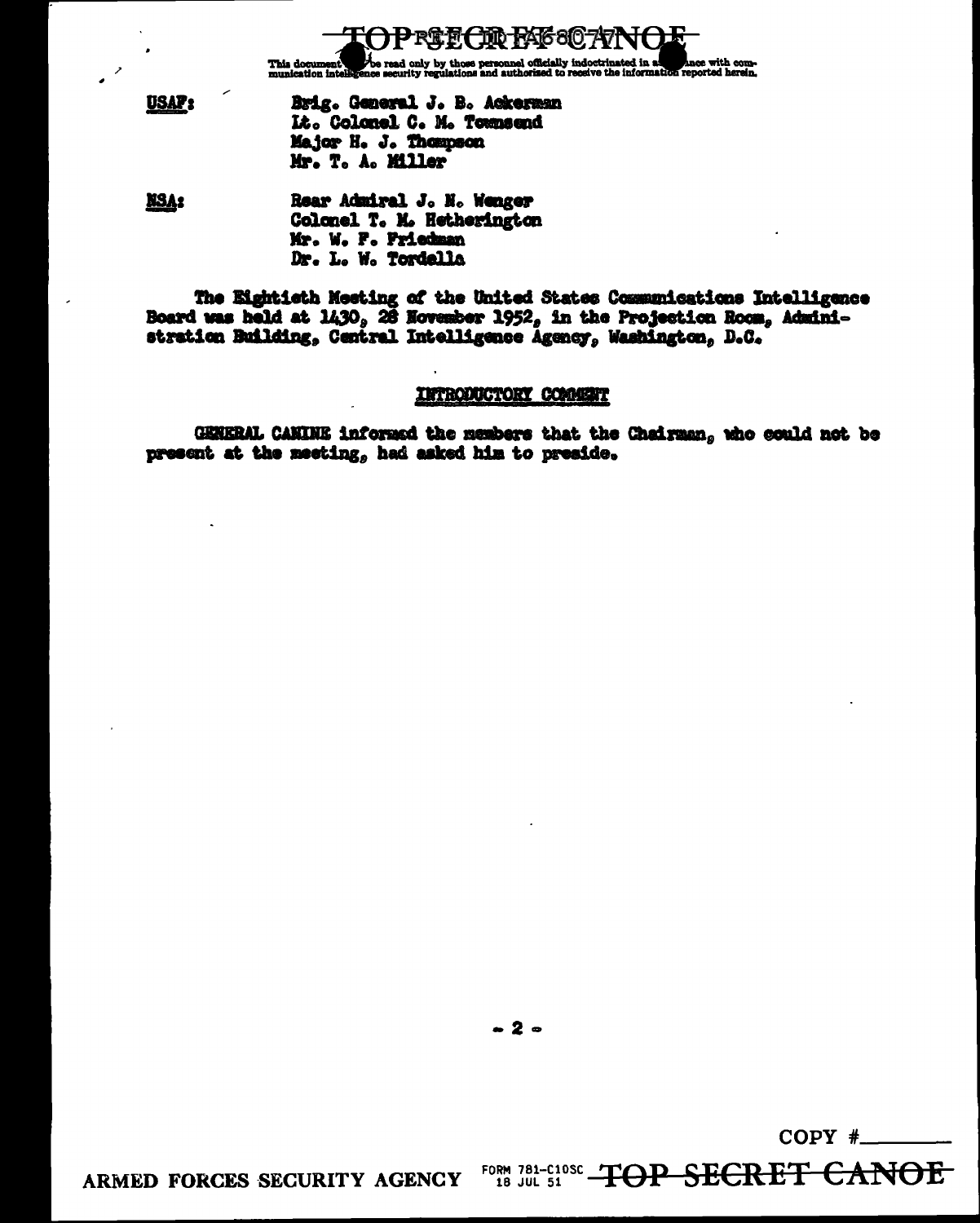

The read only by those personnel officially indoctrinated in a strate with com-<br>hoe security regulations and authorised to receive the information reported herein. This document

**SUBJECT MUMBER** 

USCIB: 5/A11 Item 1 of the Agenda for the Eightieth Meeting of USCIB, held on 28 November 1952.

Approval of Minutes of the Seventy-ninth Meeting. Sub ject!

The Acting CHAIRMAN (General Canine) asked if there were any changes the members would like to make in the minutes of the Seventy-ninth Meeting.

There were none.

MR. ARISTRONG moved that the minutes be approved.

MR. SHELDON seconded the motion.

DECISION: (28 November 1952) USCIB approved the final minutes of the Seventy-ninth Meeting as written.

USCIB:  $5/411$ 

 $-3-$ 

 $COPY$   $\#$ 

<del>CANOE</del>

ARMED FORCES SECURITY AGENCY

FORM 781-C10SC TOP SECRET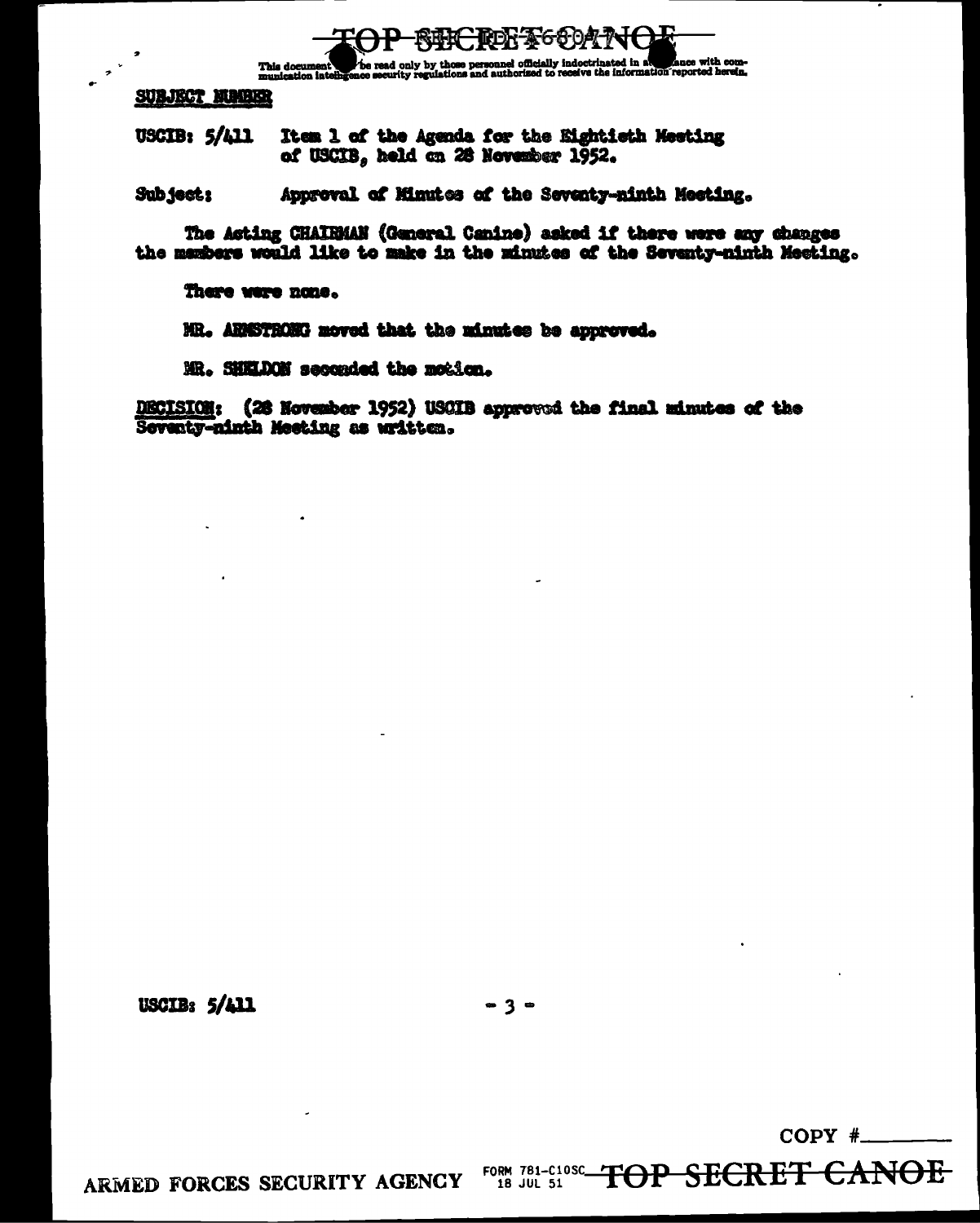

This document is so read only by those personnel officially indoctrinated in accompance with com-<br>munication intelligence security regulations and authorized to receive the information reported herein.

**SUBJECT NUMBER** 

### USCIB: 13/297 Item 2 of the Agenda for the Eightieth Meeting of USCIB, held on 28 November 1952.

Measures for Increased Security of COMINT (Ad Hoe Committee Sub ject: Report on Proposed Revision of Appendix B. BRUSA)(USCIB 13/294).

The Acting CHAIRMAN (General Canine) recalled previous Board approval of the draft revision of Appendix B, which had been sent to ISIB for consideration, and stated that the ad hos committee now recommended approval of two papers in further clarification of that document. One, he said, was designated "EXHIBIT 1" to the proposed revision, which defined mare specifically the several categories of COMINT; the other paper recommended revision of two paragraphs of the revision previously approved. He informed the members that it had been suggested that the latter recommendation be amended by the insertion of the word "complex" before the words "changing sallsign" in paragraphs 1A and 1B. thereby bringing the recommendation into agreement with British proposals on the subject. He proposed that, with this amendment, the ad hoc committee recommendations contained in USCIB 13/294 be approved, and the Secretary be instructed to prepare the proposals for forwarding to LSIB for consideration.

The members approved the ad hoc committee recommendations, subject to the amendment suggested by the Acting Chairman.

MR. ARMSTRONG suggested that the ad hoc committee be commended for the efficient manner in which they completed a very difficult job in such a short period of time.

#### The members agreed.

The Acting CHAIRMAN asked the Chairman of the ad hos committee. Nr. Polysoides, to express the appresistion and commendation of the Board to the members of his committee.

DECISION: (28 November 1952) USCIB (1) approved the report of the ad hos committee as contained in USCIB 13/294, subject to the insertion of the word "complex" before the words "changing callsign" in paragraphs lA and 1B of Enclosure A theresath; and (2) instructed the Secretary to prepare the propesals for forwarding to ISIB for consideration, and (3) dissolved the ad hoc committee, after requesting that the Chairman convey to the members the appresiation and commendation of the Board.

This item to be dropped from the agenda.

**USCIB: 13/297** 

- 1 -

 $COPY$   $\#$ 

ARMED FORCES SECURITY AGENCY

FORM 781-C10SC TOP SECRET CANOE 18 JUL 51